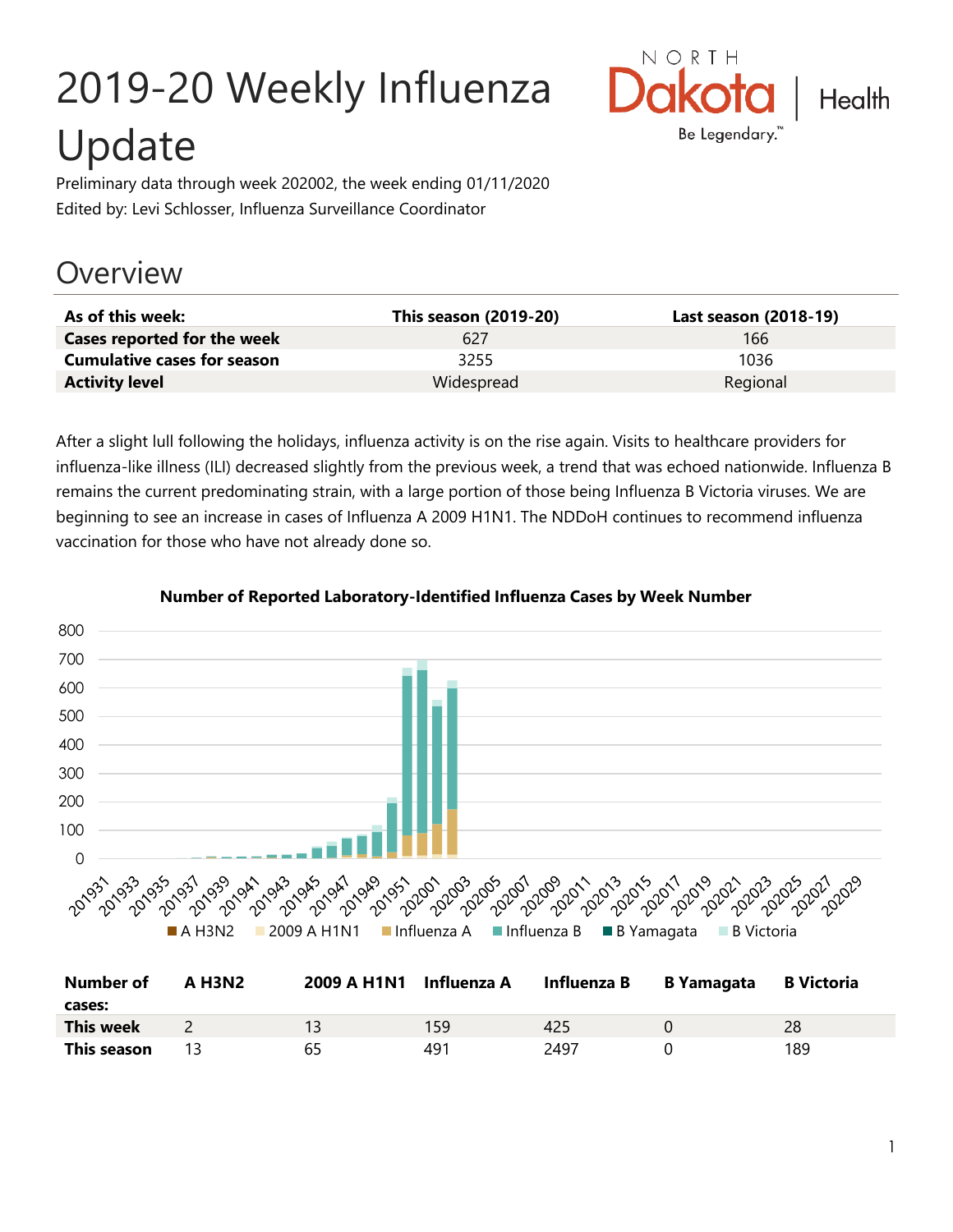Laboratory-confirmed influenza is a reportable disease in North Dakota. Influenza "cases" include people that have tested positive for influenza in a healthcare setting. It does not include people with influenza who did not seek healthcare, or who were diagnosed without a lab test, which is common. The true number of people with influenza in North Dakota is underrepresented, but case data allows us to see where and in what populations influenza is circulating. It also provides context regarding how the current season compares with previous seasons. Find more information about cases on [www.ndflu.com.](file://///nd.gov/doh/DOH-DATA/MSS/DC/PROGRAM/IMMUNE/Immunize/Influenza/Inf18-19/Surveillance/Weekly%20Summaries/www.ndflu.com)



# Case Demographics



<sup>©</sup> GeoNames, Navteq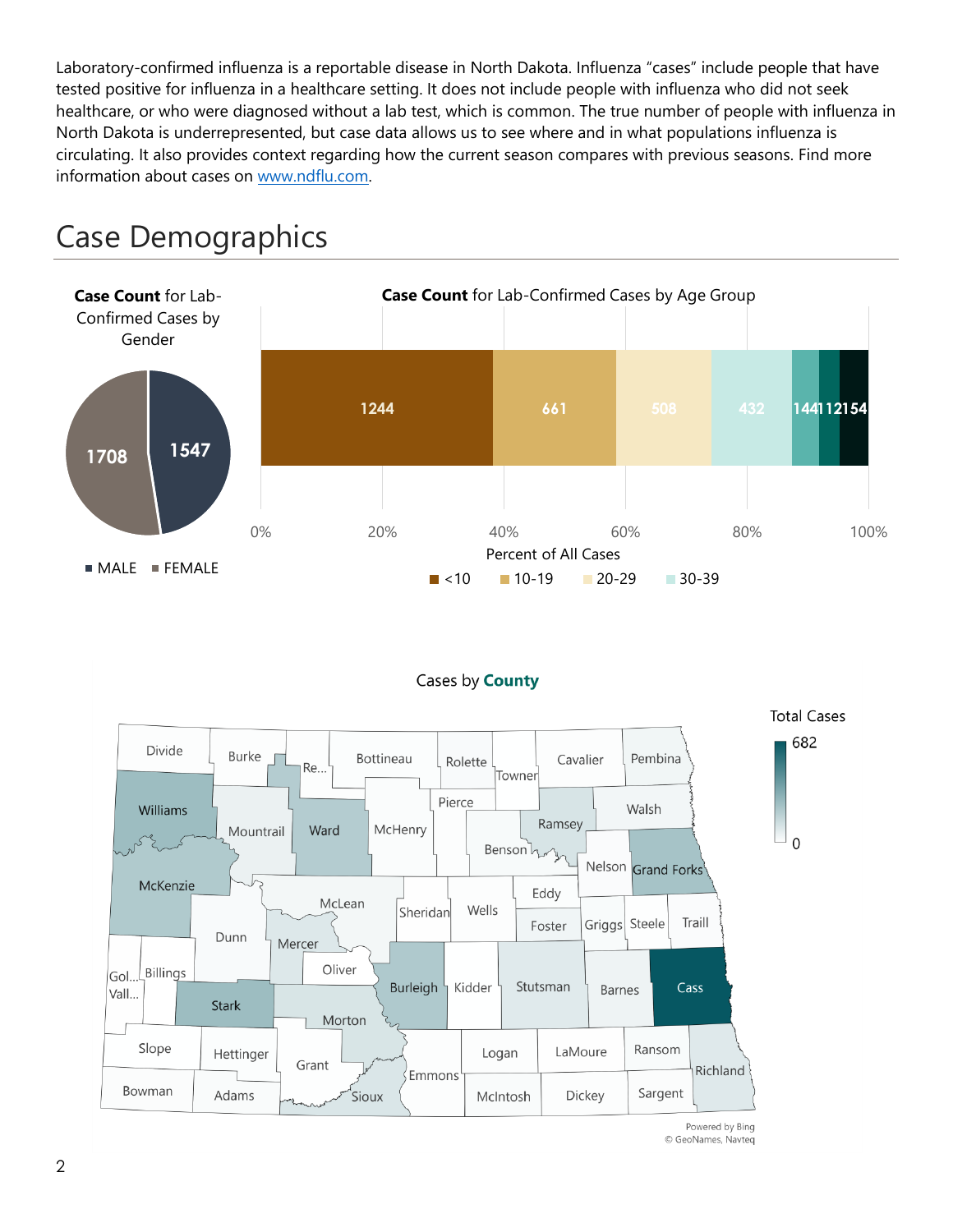# **Outbreaks**

During the influenza season, influenza outbreaks are common anywhere people gather, including schools, child care centers, and health care facilities. Outbreaks of influenza or influenza-like illness may be reported to the NDDoH. The following outbreaks have been reported this season:

| <b>Setting</b>              | <b>Number of outbreaks</b> | <b>Identified pathogens</b> |
|-----------------------------|----------------------------|-----------------------------|
| Long Term Care, Basic Care, | 5.                         | Influenza B                 |
| <b>Assisted Living</b>      |                            |                             |
| <b>Schools</b>              |                            | Influenza A/B               |
| <b>Child Care Centers</b>   | $^{(1)}$                   |                             |

# Surveillance Programs

In addition to case reporting, the NDDoH uses a variety information sources to fully describe of what is happening during the influenza season.

#### Hospitalizations

This season, the NDDoH has introduced a new influenza hospitalization surveillance program. Select North Dakota hospitals report the number influenza-related hospitalizations weekly to the NDDoH. Because this surveillance methodology is new, hospitalization numbers this year may not be comparable to previous years.





#### Deaths

Data on pneumonia and influenza deaths is obtained from Vital Records and based on the cause of death listed on the death certificate.

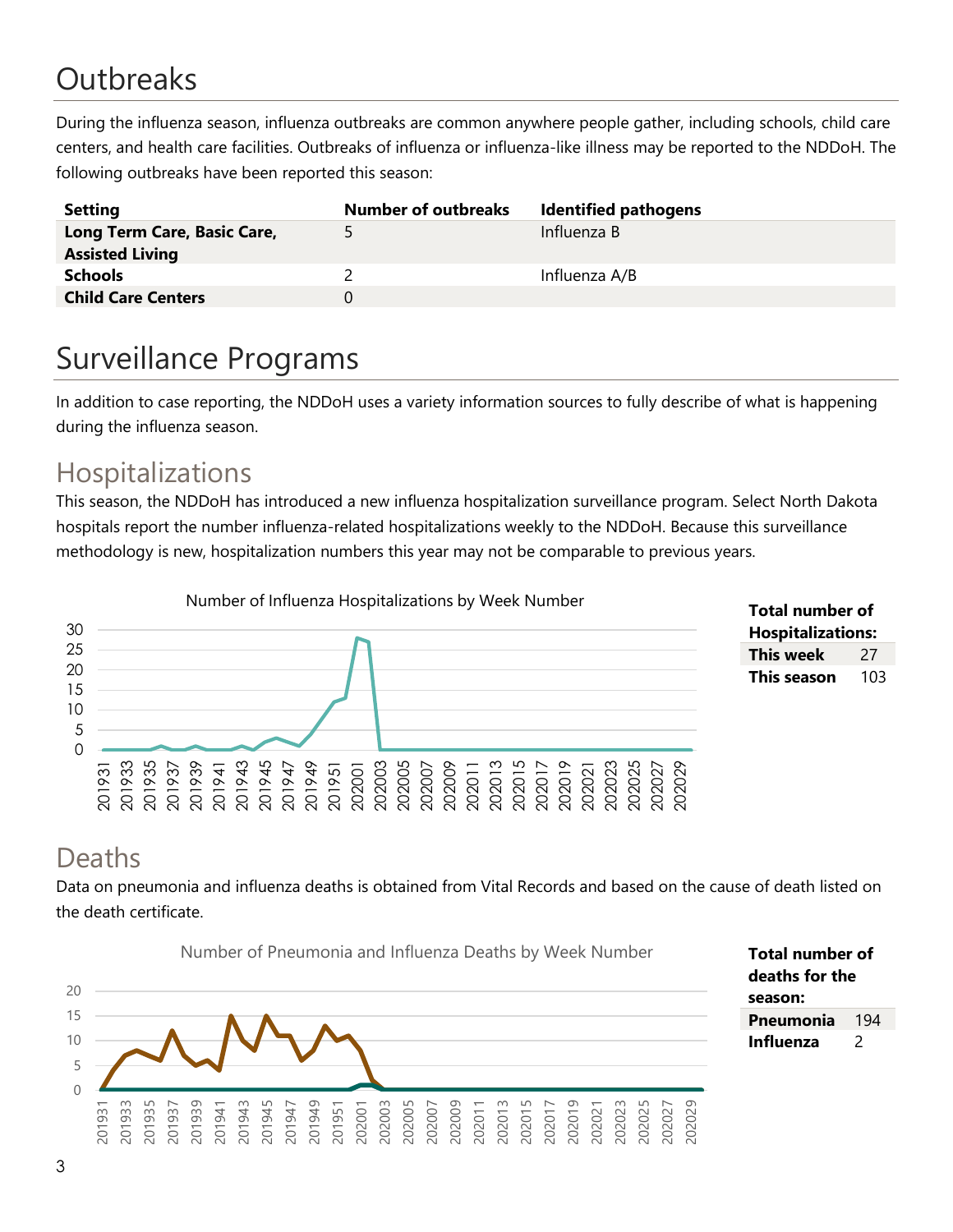### Outpatient Influenza-like Illness

The NDDoH participates in the national U.S. Outpatient Influenza-like Illness Surveillance Network (ILINet). Data from participating outpatient providers in North Dakota are pooled to create a state-wide estimate for the weekly percent of healthcare visits due to influenza-like illness (ILI). Patients presenting with a fever of 100ºF or greater and a cough and/or sore throat are considered to have ILI. For more information on state and national ILINet data, see **FluView** [Interactive.](https://gis.cdc.gov/grasp/fluview/fluportaldashboard.html)



Percent of Outpatient Visits Due to Influenza-like Illness by Week, Current and Previous Season

#### Sentinel Laboratory Data

The NDDoH receives influenza and RSV testing data from participating sentinel laboratories across the state. The total number of positive tests and the total number of tests conducted are reported and used to create a state-wide percent positivity statistic. For influenza, percent positivity of 10% or greater indicates "season level" influenza activity.

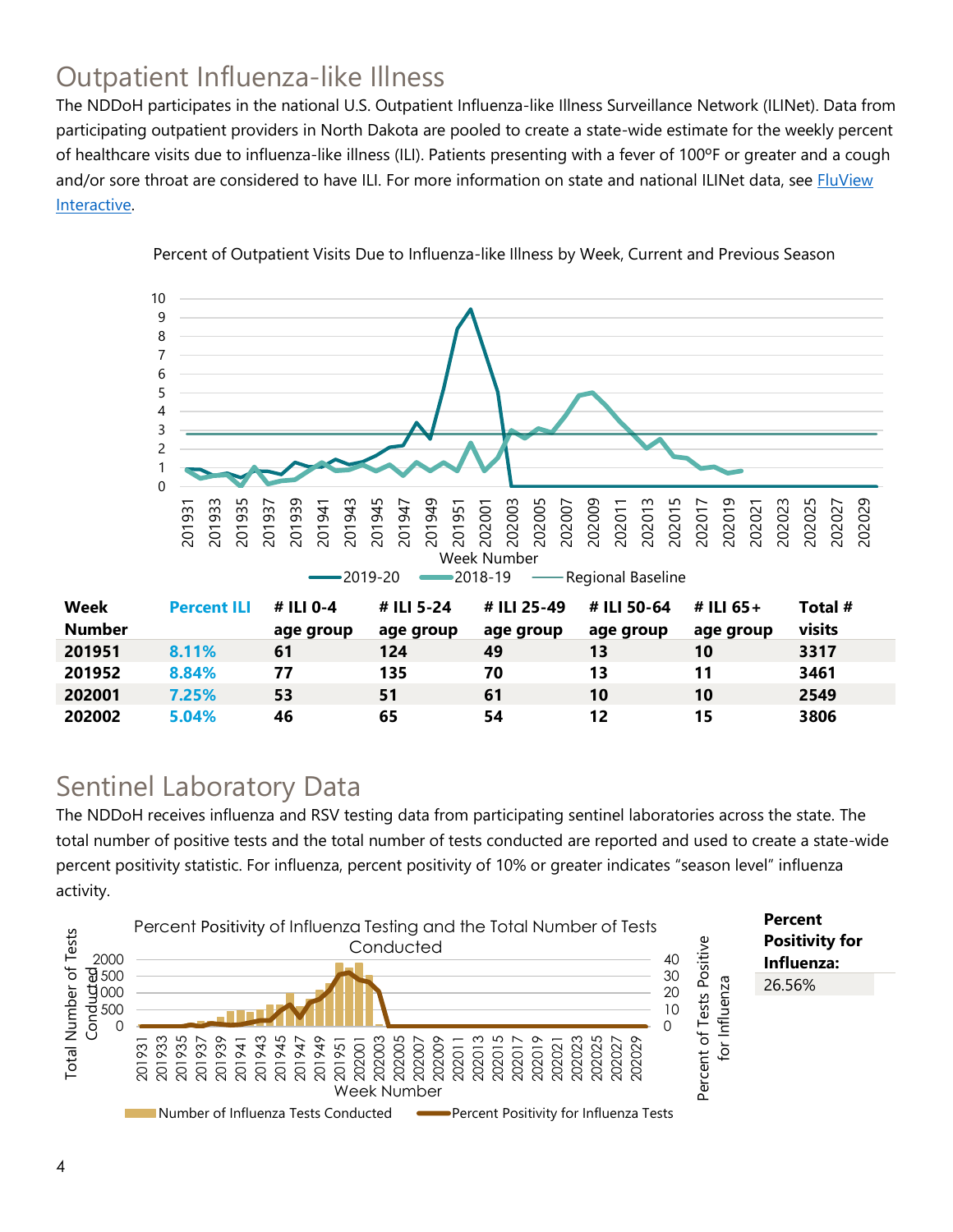

#### School Absenteeism

During the influenza season, increases in school absenteeism data can be used as an early indicator for influenza circulation. The NDDoH received absenteeism data from a majority of schools in the state. Data here include absences for all reasons.



# Multi-season Comparison